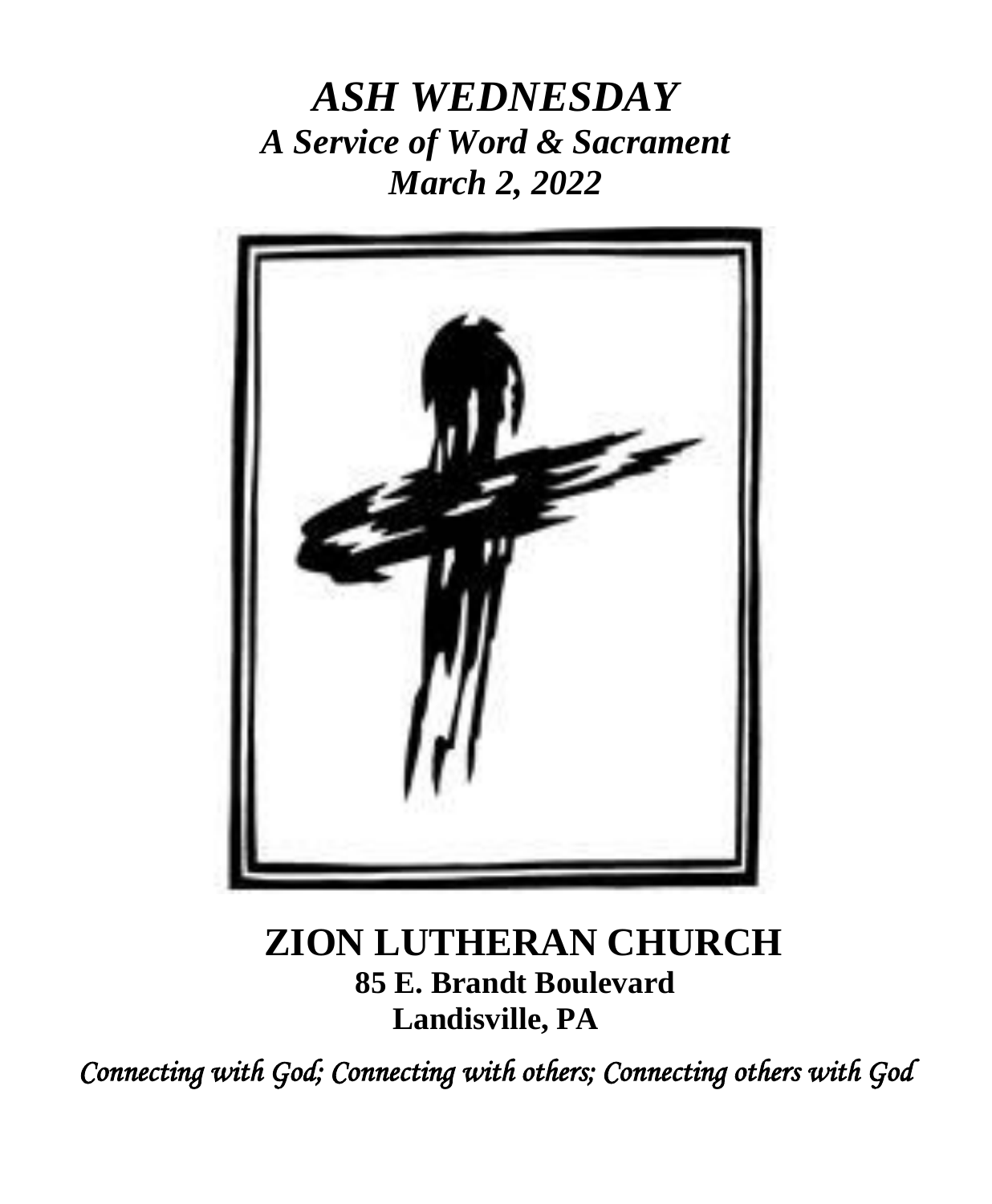# **A LITURGY FOR ASH WEDNESDAY**

*On Ash Wednesday we begin our forty-day journey toward Easter with a day of fasting and repentance. Marking our foreheads with dust, we acknowledge that we die and return to the earth. At the same time, the dust traces the life-giving cross indelibly marked on our foreheads at baptism. While we journey through Lent to return to God, we have already been reconciled to God through Christ. We humbly pray for God to make our hearts clean while we rejoice that "now is the day of salvation." Returning to our baptismal call, we more intentionally bear the fruits of mercy and justice in the world.*

| <b>PRELUDE</b>                | <b>Wondrous Love</b>                                                                                                                                                                                                                                                                                                                                                                                                                                                                                                                                                                                                                      | <b>Benton Price</b> |
|-------------------------------|-------------------------------------------------------------------------------------------------------------------------------------------------------------------------------------------------------------------------------------------------------------------------------------------------------------------------------------------------------------------------------------------------------------------------------------------------------------------------------------------------------------------------------------------------------------------------------------------------------------------------------------------|---------------------|
| <b>GATHERING</b><br>P:        | The Holy Spirit calls us together as the people of God.                                                                                                                                                                                                                                                                                                                                                                                                                                                                                                                                                                                   |                     |
| Please stand if you are able. |                                                                                                                                                                                                                                                                                                                                                                                                                                                                                                                                                                                                                                           |                     |
| <b>SONG</b><br>2<br>4         | In the Cross of Christ I Glory<br>In the cross of Christ I glory,<br>1<br>tow'ring o'er the wrecks of time.<br>All the light of sacred story<br>gathers round its head sublime.<br>When the woes of life o'ertake me,<br>hopes deceive, and fears annoy,<br>never shall the cross forsake me;<br>lo, it glows with peace and joy.<br>3<br>When the sun of bliss is beaming<br>light and love upon my way,<br>from the cross the radiance streaming<br>adds more luster to the day.<br>Bane and blessing, pain and pleasure,<br>by the cross are sanctified;<br>peace is there that knows no measure,<br>joys that through all time abide. | <b>ELW 324</b>      |
|                               |                                                                                                                                                                                                                                                                                                                                                                                                                                                                                                                                                                                                                                           |                     |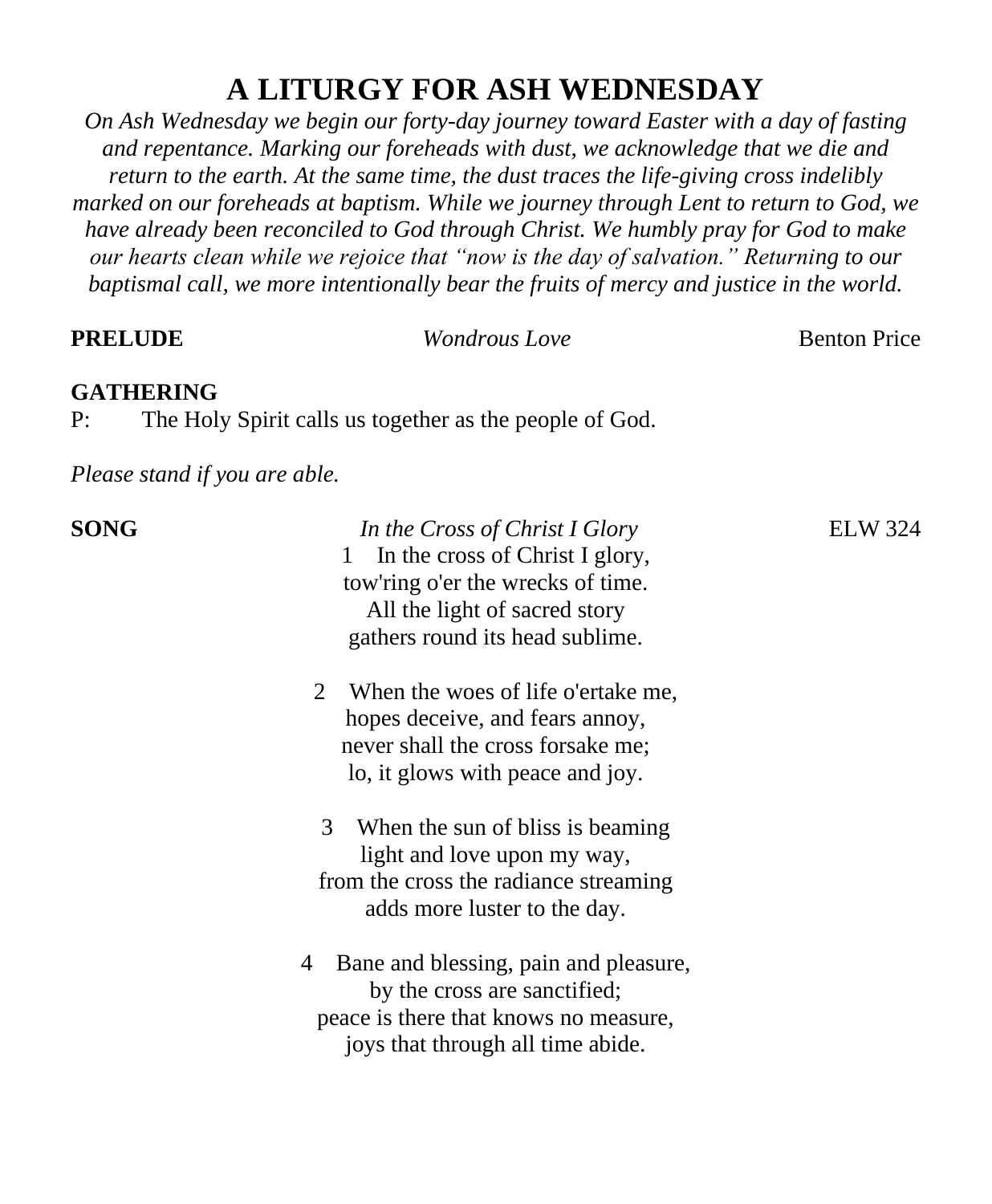#### **GREETING**

- P: The Lord be with you.
- **C: And also with you.**

### **PRAYER OF THE DAY**

- P: Let us pray. Almighty and ever-living God, you hate nothing you have made, and you forgive the sins of all who are penitent. Create in us new and honest hearts, so that, truly repenting of our sins, we may receive from you, the God of all mercy, full pardon and forgiveness through your Son, Jesus Christ, our Savior and Lord, who lives and reigns with you and the Holy Spirit, one God, now and forever.
- **C: Amen.**

*Please be seated.*

#### **† THE WORD †**

#### **FIRST LESSON: Isaiah 58:1-12**

A: Shout out, do not hold back! Lift up your voice like a trumpet! Announce to my people their rebellion, to the house of Jacob their sins.<sup>2</sup>Yet day after day they seek me and delight to know my ways, as if they were a nation that practiced righteousness and did not forsake the ordinance of their God; they ask of me righteous judgments, they delight to draw near to God. <sup>3</sup> "Why do we fast, but you do not see? Why humble ourselves, but you do not notice?" Look, you serve your own interest on your fast day, and oppress all your workers. <sup>4</sup>Look, you fast only to quarrel and to fight and to strike with a wicked fist. Such fasting as you do today will not make your voice heard on high. <sup>5</sup>Is such the fast that I choose, a day to humble oneself? Is it to bow down the head like a bulrush, and to lie in sackcloth and ashes? Will you call this a fast, a day acceptable to the LORD? <sup>6</sup>Is not this the fast that I choose: to loose the bonds of injustice, to undo the thongs of the yoke, to let the oppressed go free, and to break every yoke? <sup>7</sup>Is it not to share your bread with the hungry, and bring the homeless poor into your house; when you see the naked, to cover them, and not to hide yourself from your own kin? <sup>8</sup>Then your light shall break forth like the dawn, and your healing shall spring up quickly; your vindicator shall go before you, the glory of the LORD shall be your rear guard. <sup>9</sup>Then you shall call, and the LORD will answer; you shall cry for help, and he will say, Here I am. If you remove the yoke from among you, the pointing of the finger, the speaking of evil,  $^{10}$ if you offer your food to the hungry and satisfy the needs of the afflicted, then your light shall rise in the darkness and your gloom be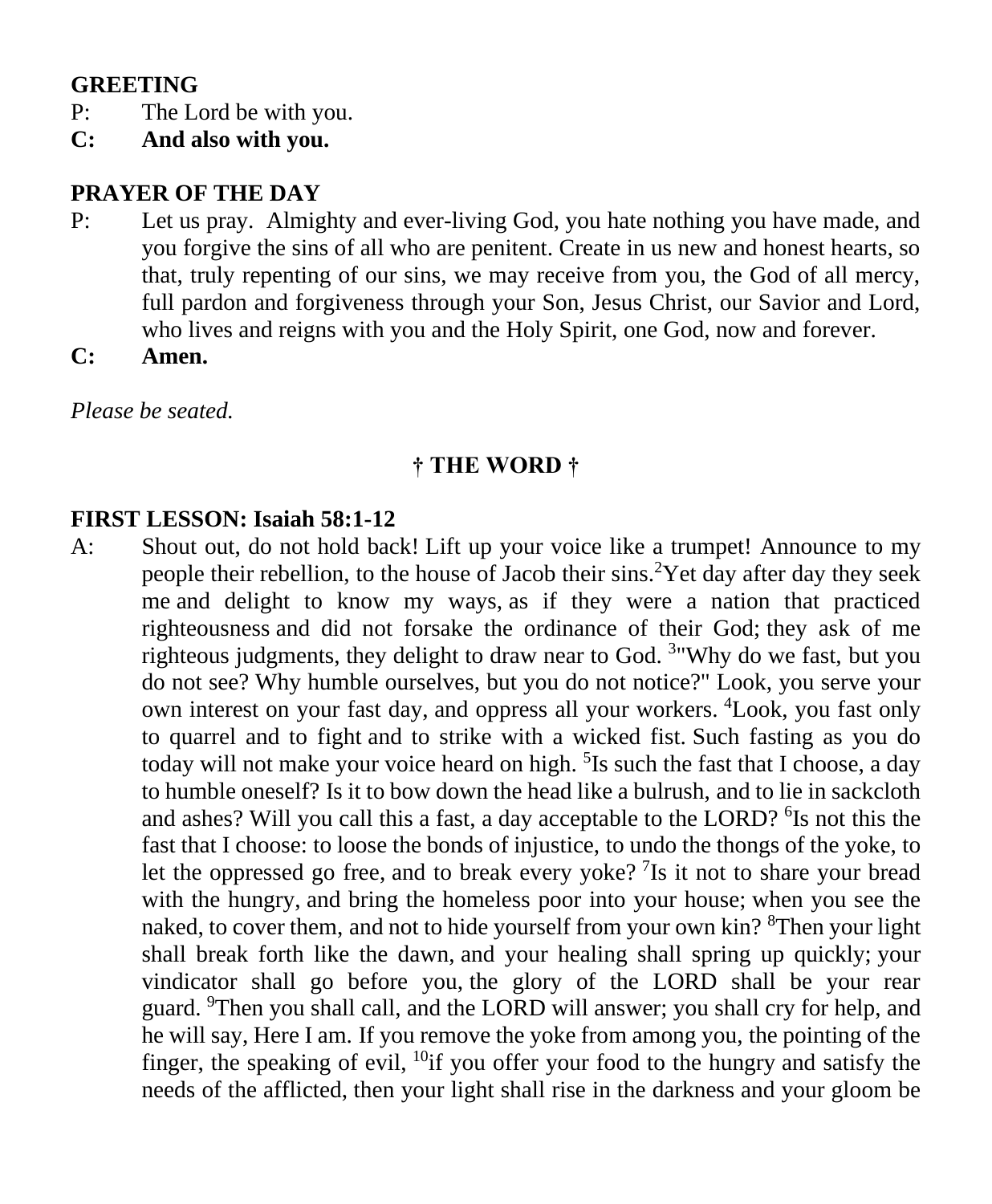like the noonday. <sup>11</sup>The LORD will guide you continually, and satisfy your needs in parched places, and make your bones strong; and you shall be like a watered garden, like a spring of water, whose waters never fail. <sup>12</sup>Your ancient ruins shall be rebuilt; you shall raise up the foundations of many generations; you shall be called the repairer of the breach, the restorer of streets to live in.

# **PSALM: Psalm 51:1-17**

#### *Please read responsively.*

- A:  $\frac{1}{1}$  Have mercy on me, O God, according to your steadfast love; in your great compassion blot out my offenses.
- **C: <sup>2</sup>Wash me through and through from my wickedness, and cleanse me from my sin.**

<sup>3</sup>For I know my offenses, and my sin is ever before me.

**<sup>4</sup>Against you only have I sinned and done what is evil in your sight so you are justified when you speak and right in your judgment.** 

<sup>5</sup>Indeed, I was born steeped in wickedness, a sinner from my mother's womb. **6 Indeed, you delight in truth deep within me, and would have me know wisdom deep within.**

 $7$ Remove my sins with hyssop, and I shall be clean; wash me, and I shall be purer than snow.

**<sup>8</sup>Let me hear joy and gladness; that the body you have broken may rejoice**

<sup>9</sup>Hide your face from my sins, and blot out all my wickedness. **<sup>10</sup>Create in me a clean heart, O God, and renew a right spirit within me.**

 $11$ Cast me not away from your presence, and take not your Holy Spirit from me. **<sup>12</sup>Restore to me the joy of your salvation and sustain me with your bountiful Spirit.** 

 $13$ Let me teach your ways to offenders, and sinners shall be restored to you. **<sup>14</sup>Rescue me from bloodshed, O God of my salvation, and my tongue shall sing of your righteousness.**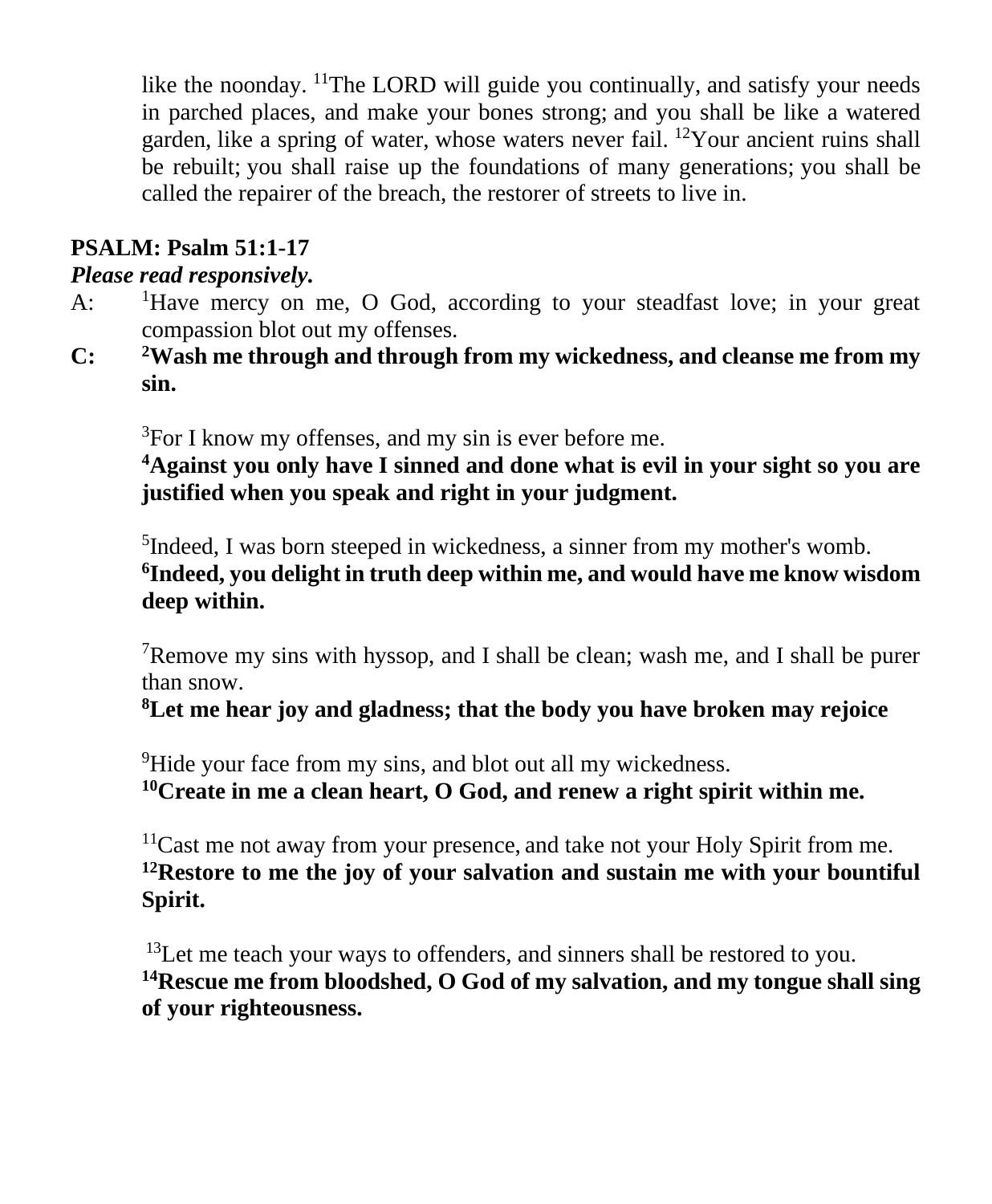<sup>15</sup>O Lord, open my lips and my mouth shall proclaim your praise.

**<sup>16</sup>For you take no delight in sacrifice, or I would give it. You are not pleased with burnt offering.**

 $17$ The sacrifice of God is a troubled spirit a troubled and broken heart, O God, you will not despise.

 **Glory to the Father, and to the Son, and to the Holy Spirit: as it was in the beginning is now, and will be forever. Amen.**

#### **SECOND READING: 2 Corinthians 5:20b--6:10**

A:  $^{20b}$ We entreat you on behalf of Christ, be reconciled to God. <sup>21</sup>For our sake he made him to be sin who knew no sin, so that in him we might become the righteousness of God.

 $6:1$ As we work together with him, we urge you also not to accept the grace of God in vain. <sup>2</sup>For he says, "At an acceptable time I have listened to you, and on a day of salvation I have helped you."

See, now is the acceptable time; see, now is the day of salvation! <sup>3</sup>We are putting no obstacle in anyone's way, so that no fault may be found with our ministry, <sup>4</sup>but as servants of God we have commended ourselves in every way: through great endurance, in afflictions, hardships, calamities, <sup>5</sup>beatings, imprisonments, riots, labors, sleepless nights, hunger; <sup>6</sup>by purity, knowledge, patience, kindness, holiness of spirit, genuine love,  $\frac{7}{1}$ truthful speech, and the power of God; with the weapons of righteousness for the right hand and for the left;  $\delta$ in honor and dishonor, in ill repute and good repute. We are treated as impostors, and yet are true; <sup>9</sup>as unknown, and yet are well known; as dying, and see—we are alive; as punished, and yet not killed;  $10$ <sub>as</sub> sorrowful, yet always rejoicing; as poor, yet making many rich; as having nothing, and yet possessing everything.

- A: Word of God, word of life.
- **C: Thanks be to God.**

*Please stand if you are able.*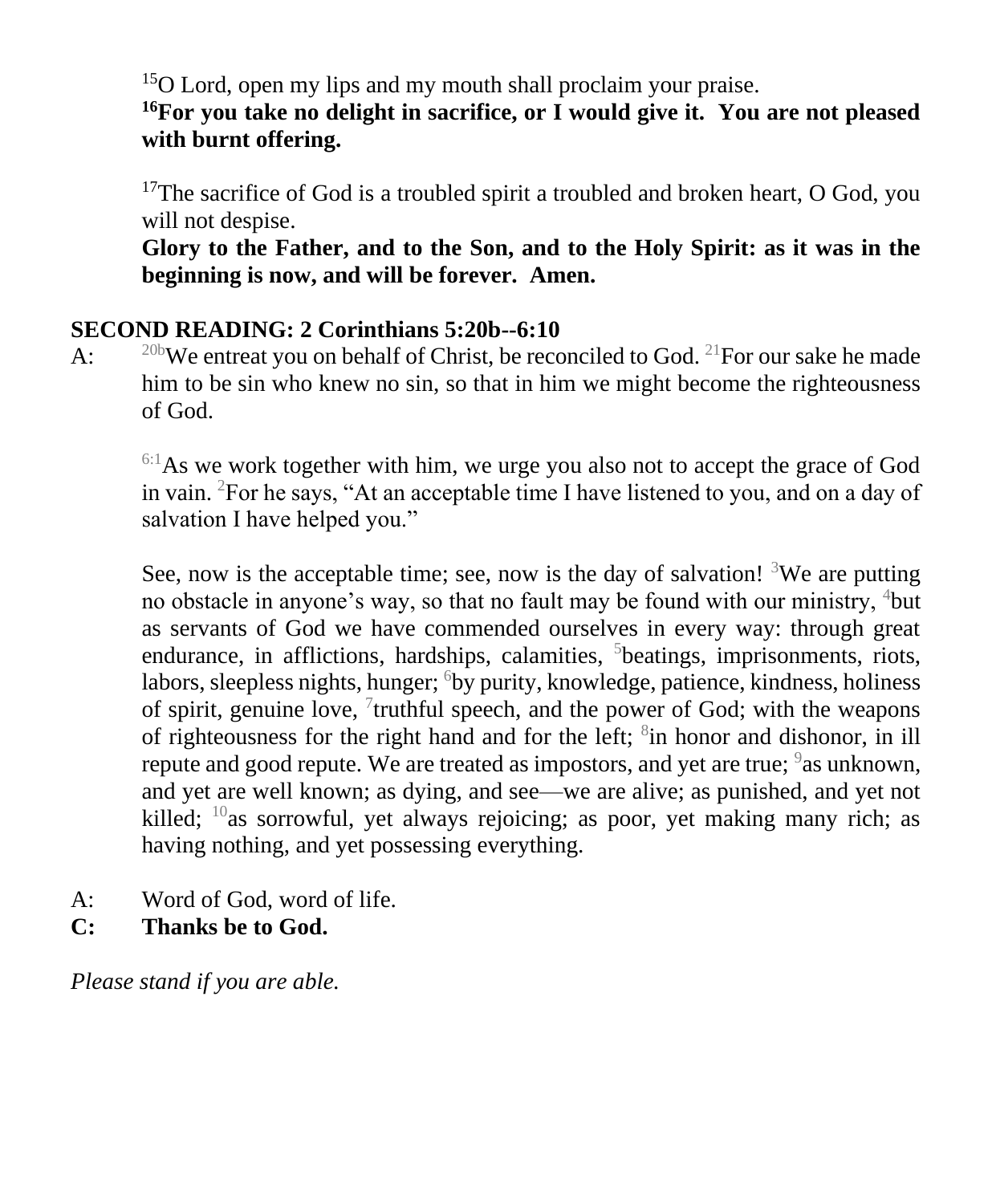**GOSPEL ACCLAMATION** *Be Thou My Vision* ELW 793 1 Be thou my vision, O Lord of my heart; naught be all else to me, save that thou art: thou my best thought both by day and by night,

waking or sleeping, thy presence my light.

### **GOSPEL: Matthew 6:1-6, 16-21**

- P: The Holy Gospel according to St. Matthew, the  $6<sup>th</sup>$  chapter.
- **C: Glory to you, O Lord.**

[Jesus said to the disciples:] <sup>1</sup> "Beware of practicing your piety before others in order to be seen by them; for then you have no reward from your Father in heaven.

<sup>2</sup>"So whenever you give alms, do not sound a trumpet before you, as the hypocrites do in the synagogues and in the streets, so that they may be praised by others. Truly I tell you, they have received their reward.  ${}^{3}$ But when you give alms, do not let your left hand know what your right hand is doing,  $4$ so that your alms may be done in secret; and your Father who sees in secret will reward you.

<sup>54</sup> And whenever you pray, do not be like the hypocrites; for they love to stand and pray in the synagogues and at the street corners, so that they may be seen by others. Truly I tell you, they have received their reward.  $6But$  whenever you pray, go into your room and shut the door and pray to your Father who is in secret; and your Father who sees in secret will reward you.

<sup>16"</sup>And whenever you fast, do not look dismal, like the hypocrites, for they disfigure their faces so as to show others that they are fasting. Truly I tell you, they have received their reward. <sup>17</sup>But when you fast, put oil on your head and wash your face,  $18$ so that your fasting may be seen not by others but by your Father who is in secret; and your Father who sees in secret will reward you.

<sup>19"</sup>Do not store up for yourselves treasures on earth, where moth and rust consume and where thieves break in and steal;  $^{20}$ but store up for yourselves treasures in heaven, where neither moth nor rust consumes and where thieves do not break in and steal. <sup>21</sup>For where your treasure is, there your heart will be also."

- P: The gospel of the Lord.
- **C: Praise to you, O Christ.**

*Please be seated.*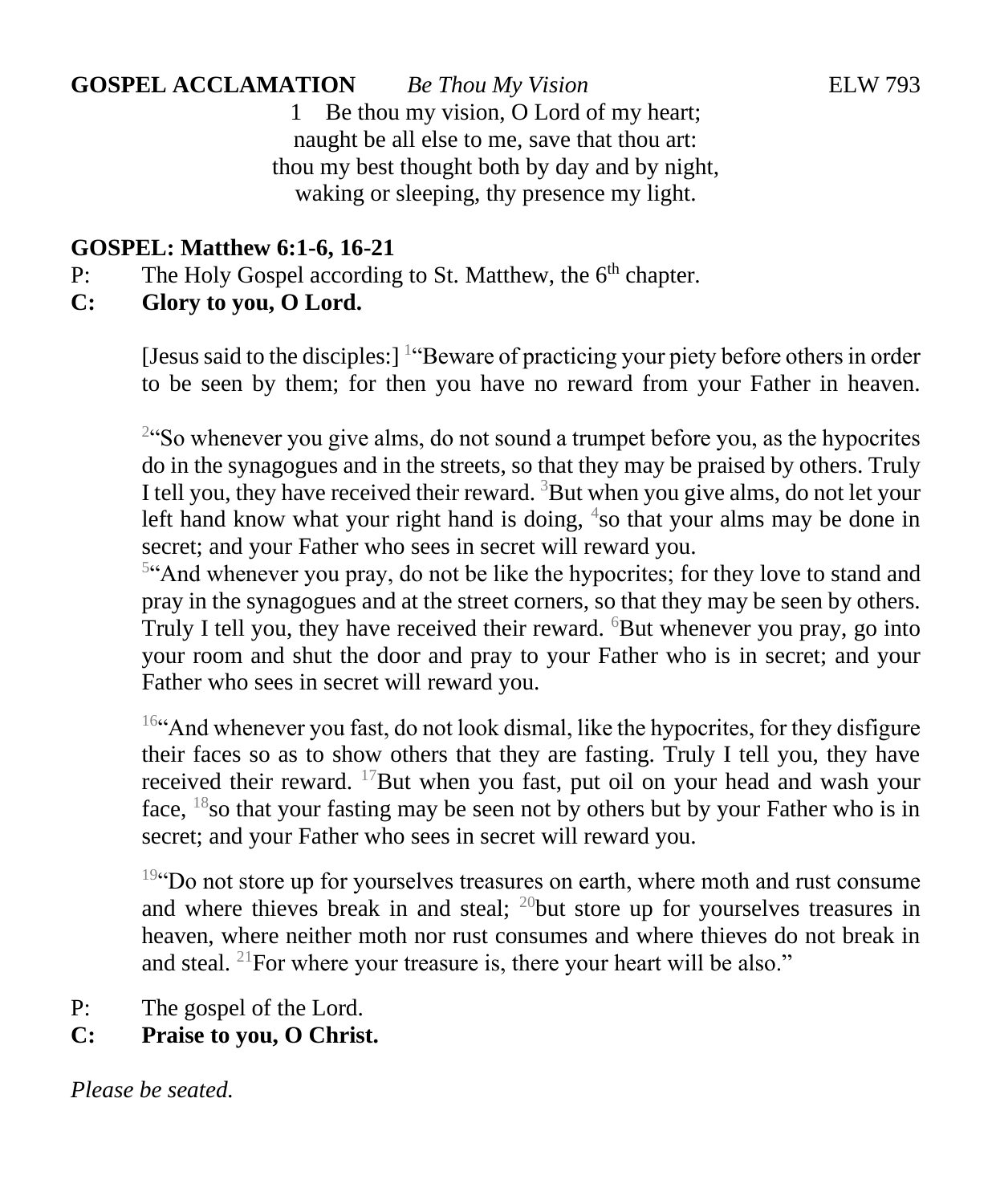| <b>SERMON</b> | "Back to Basics: Remembering Our Baptismal Calling"                                                                                                                    | Pastor Sell    |
|---------------|------------------------------------------------------------------------------------------------------------------------------------------------------------------------|----------------|
| <b>HYMN</b>   | Just As I Am<br>Just as I am, without one plea,<br>1<br>but that thy blood was shed for me,<br>and that thou bid'st me come to thee,<br>O Lamb of God, I come, I come. | <b>ELW 592</b> |
|               | Just as I am, though tossed about<br>$\mathbb{Z}$<br>with many a conflict, many a doubt,<br>fightings and fears within, without,<br>O Lamb of God, I come, I come.     |                |
|               | Just as I am, thou wilt receive,<br>3<br>wilt welcome, pardon, cleanse, relieve;<br>because thy promise I believe,<br>O Lamb of God, I come, I come,                   |                |
|               | 4 Just as I am; thy love unknown<br>has broken ev'ry barrier down;<br>now to be thine, yea, thine alone,<br>O Lamb of God. I come. I come.                             |                |

#### **INVITATION TO LENT**

P: Friends in Christ, today with the whole church we enter the time of remembering Jesus' Passover from death to life, and our life in Christ is renewed. We begin this holy season by acknowledging our need for repentance and for God's mercy. We are created to experience joy in communion with God, to love one another, and to live in harmony with creation. But our sinful rebellion separates us from God, our neighbors, and creation, so that we do not enjoy the life our creator intended.

As disciples of Jesus, we are called to a discipline that contends against evil and resists whatever leads us away from love of God and neighbor. I invite you, therefore, to the discipline of Lent—self-examination and repentance, prayer and fasting, sacrificial giving and works of love—strengthened by the gifts of word and sacrament. Let us continue our journey through these forty days to the great Three Days of Jesus' death and resurrection.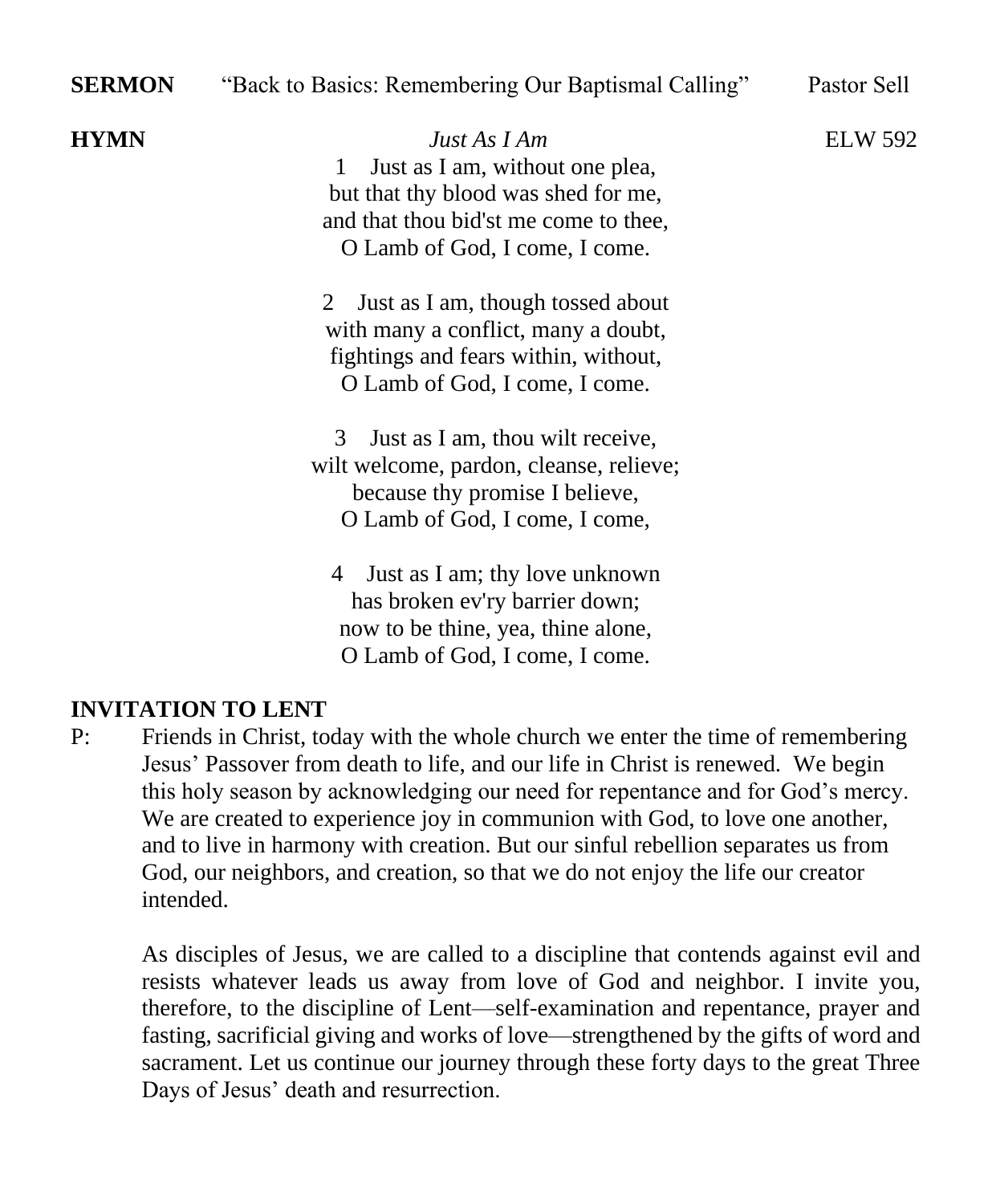#### **CONFESSION OF SIN**

- P: Let us confess our sin in the presence of God and of one another. Most holy and merciful God,
- **C: we confess to you and to one another, and before the whole company of heaven, that we have sinned by our fault, by our own fault, by our own most grievous fault, in thought, word, and deed, by what we have done and by what we have left undone.**
- P: We have not loved you with our whole heart, and mind, and strength. We have not loved our neighbors as ourselves. We have not forgiven others as we have been forgiven.
- **C: Have mercy on us, O God.**
- P: We have shut our ears to your call to serve as Christ served us. We have not been true to the mind of Christ. We have grieved your Holy Spirit.
- **C: Have mercy on us, O God.**
- P: Our past unfaithfulness, the pride, envy, hypocrisy, and apathy that have infected our lives, we confess to you.
- **C: Have mercy on us, O God.**
- P: Our self-indulgent appetites and ways, and our exploitation of other people, we confess to you.
- **C: Have mercy on us, O God.**
- P: Our negligence in prayer and worship, and our failure to share the faith that is in us, we confess to you.
- **C: Have mercy on us, O God.**
- P: Our neglect of human need and suffering, and our indifference to injustice and cruelty, we confess to you.
- **C: Have mercy on us, O God.**
- P: Our false judgments, our uncharitable thoughts toward our neighbors, and our prejudice and contempt toward those who differ from us, we confess to you.
- **C: Have mercy on us, O God.**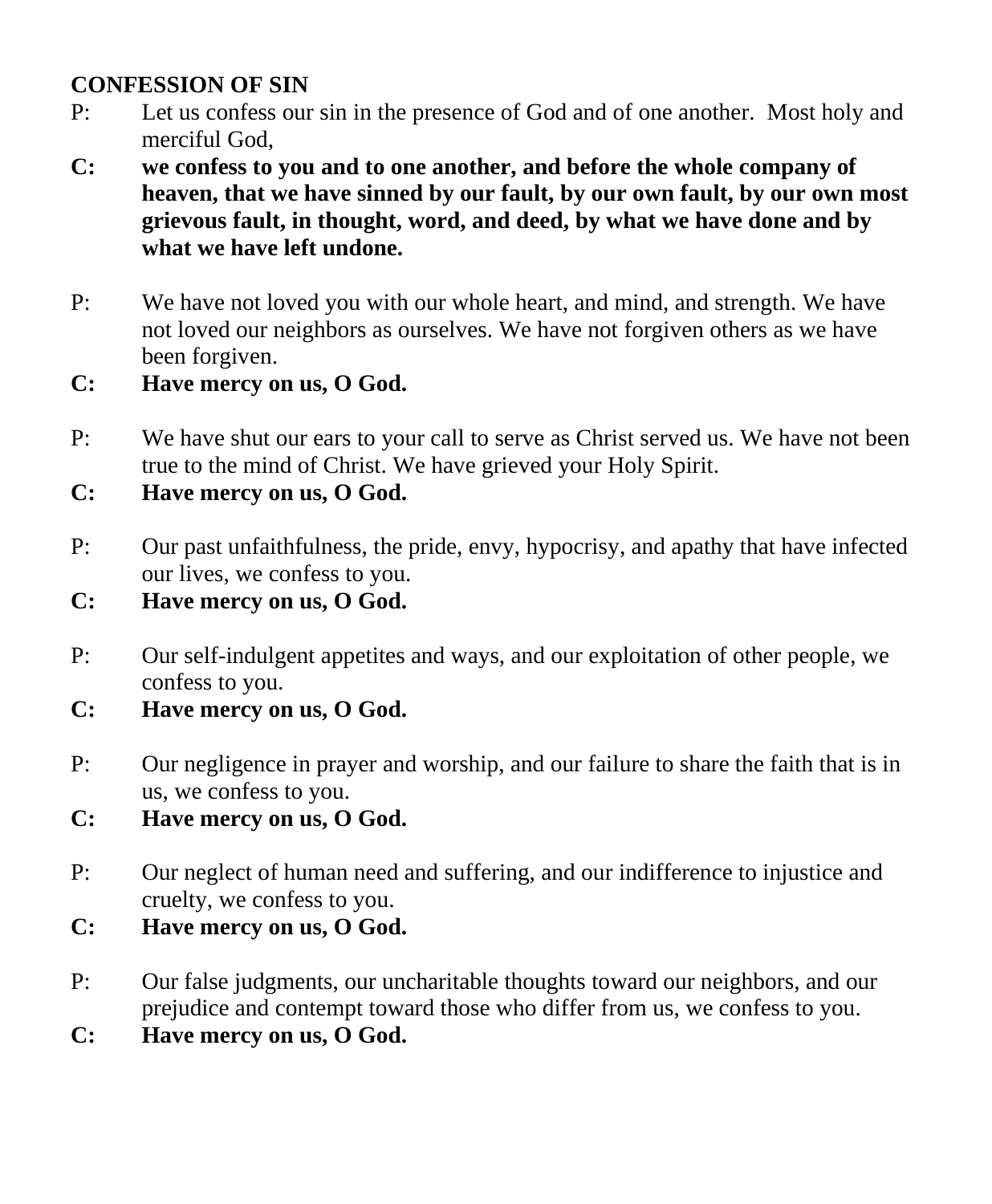- P: Our waste and pollution of your creation, and our lack of concern for those who come after us, we confess to you.
- **C: Have mercy on us, O God.**
- P: Restore us, O God, and let your anger depart from us.
- **C: Hear us, O God, for your mercy is great.**

# **IMPOSITION OF ASHES**

*Those who wish to receive ashes are invited to come to the front of the sanctuary while maintaining physical distancing. The Pastor will apply ashes to your forehead or to the back of your hand if you wish to remain more distanced.*

- P: Almighty God, you have created us out of the dust of the earth. May these ashes be a sign of our mortality and penitence, reminding us that only by the cross of our Lord Jesus Christ are we given eternal life; through the same Jesus Christ, our Savior and Lord.
- **C: Amen.**
- P: Remember that you are dust, and to dust you shall return. Accomplish in us, O God, the work of your salvation,
- **C: that we may show forth your glory in the world.**
- P: By the cross and passion of your Son, our Savior,
- **C: bring us with all your saints to the joy of his resurrection.**
- P: Almighty God have mercy on us, forgive us all our sins through our Lord Jesus Christ, strengthen us in all goodness, and by the power of the Holy Spirit keep us in eternal life.
- **C: Amen.**

# **PRAYERS OF INTERCESSION**

A: Drawn close to the heart of God, we offer these prayers for the church, the world, and all who are in need. Renew your church, O God. When we have drifted from our call to proclaim repentance and to guide your people toward justice, lead us back to you. Encourage believers who hold the church's doors open to those who have felt excluded. Merciful God,

#### **receive our prayer.**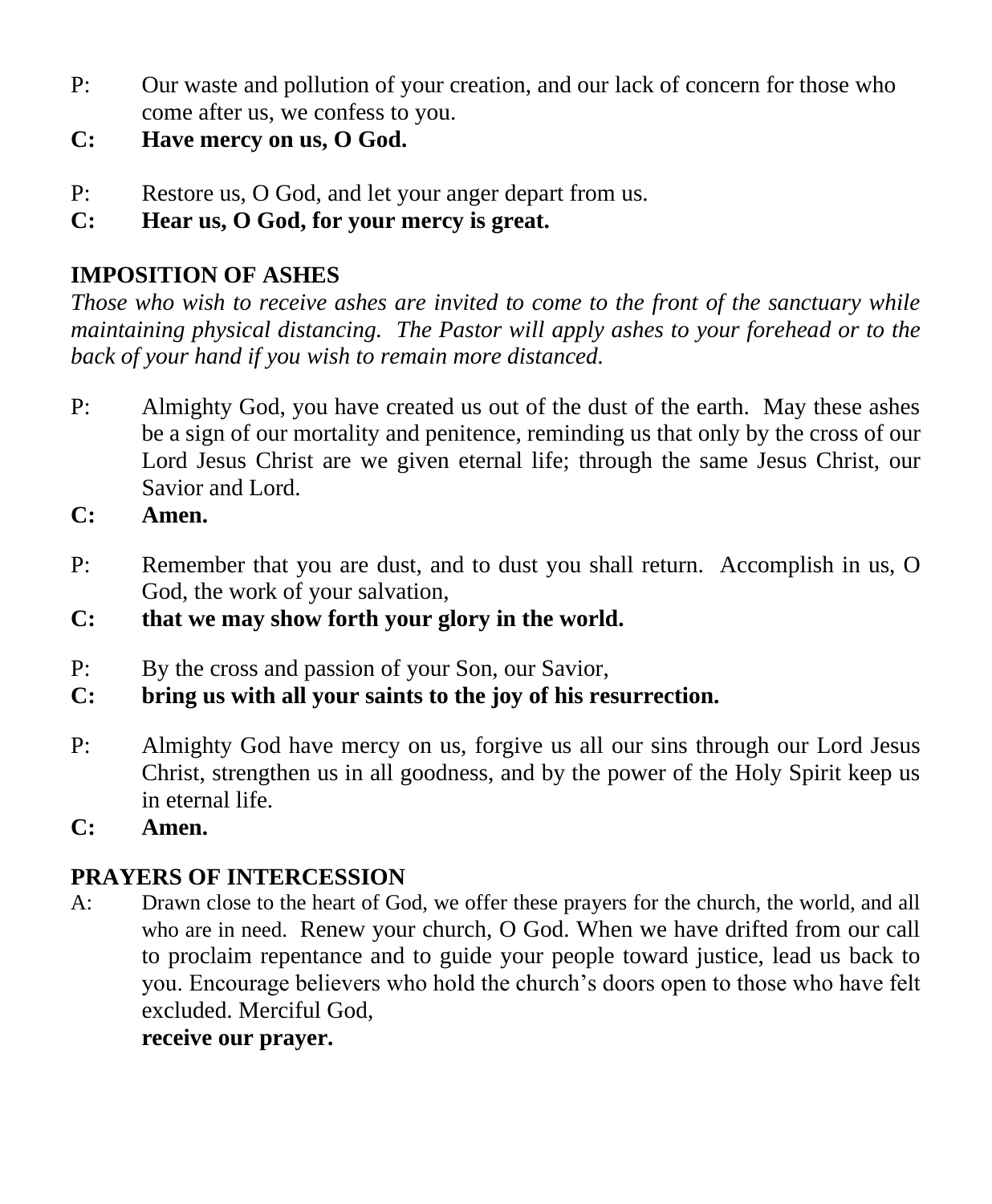Renew your creation, O God. Transform parched places into watered gardens and preserve every creature that awaits the arrival of spring. Turn each of us from practices of environmental exploitation to become responsible stewards of all you have made. Merciful God,

#### **receive our prayer.**

Renew our civic life, O God. Teach those in authority to advocate for the liberation of all who are oppressed and grant them courage to make difficult decisions. Merciful God,

Renew our lives, O God. Spare your people from diseases of the body, mind, or spirit and send healing to those overcome by illness or grief (*especially*). Restore to us the joy of your salvation. Merciful God,

#### **receive our prayer.**

Renew this congregation, O God. During these forty days of Lent, confirm our sense of mission and expand our imagination for ministry. Deepen our faith, increase our love, and draw us into your unfolding work of healing and restoration. Merciful God,

#### **receive our prayer.**

As we mark ashes on our foreheads, we give you praise, O God, for all the saints who died and yet are alive with you. Receive us with them into your eternal embrace. Merciful God,

#### **receive our prayer.**

*Additional prayers may be lifted up by the congregation and/or pastor.*

- **P:** Accept the prayers we bring, O God, on behalf of a world in need, for the sake of Jesus Christ.
- **C: Amen.**

#### **THE SHARING OF THE PEACE**

- P: The peace of Christ be with you.
- **C: And also with you.**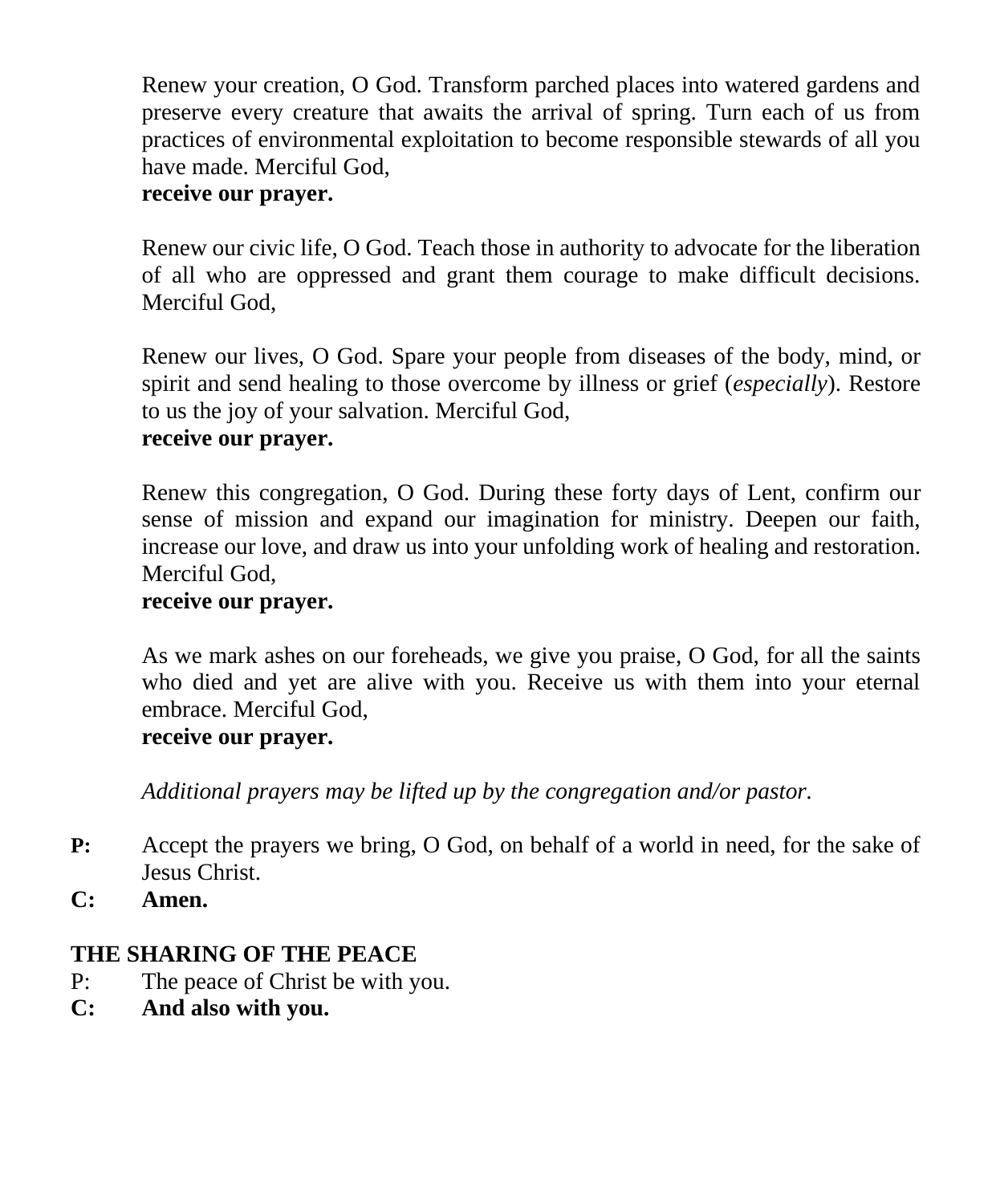# **† THE MEAL †**

*God feeds us with the presence of Jesus Christ.*

### **SETTING OF THE TABLE**

#### **OFFERING PRAYER**

- A: Let us pray. Faithful God, you walk beside us in desert places, and you meet us in our hunger with bread from heaven. Accompany us in this meal, that we may pass over from death to life with Jesus Christ, our Savior and Lord.
- **C: Amen.**

#### **GREAT THANKSGIVING**

#### *The Dialogue*

- P: The Lord be with you.
- **C: And also with you.**
- P: Lift up your hearts.
- **C: We lift them to the Lord.**
- P: Let us give thanks to the Lord our God.
- **C: It is right to give our thanks and praise.**

#### *The Preface*

- P: It is indeed right and our duty and joy, that we should at all times and in all places give thanks and praise to you, almighty and merciful God, through our Savior Jesus Christ; who on this day overcame death and the grave, and by his glorious resurrection opened to us the way of everlasting life. And so, with all the choirs of angels, with the church on earth and the hosts of heaven, we praise your name and join their unending hymn with these words:
- **C: Holy, holy, holy Lord, God of power and might, Heaven and earth are full of your glory, Hosanna in the highest. Blessed is he who comes in the name of the Lord. Hosanna in the highest. Hosanna in the highest.**

#### **EUCHARISTIC PRAYER**

P: Holy God, mighty and merciful Lord, heaven and earth are full of your glory. In great love you sent to us Jesus, your Son, who reached out to heal the sick and suffering, who preached good news to the poor, and who, on the cross, opened his arms to all.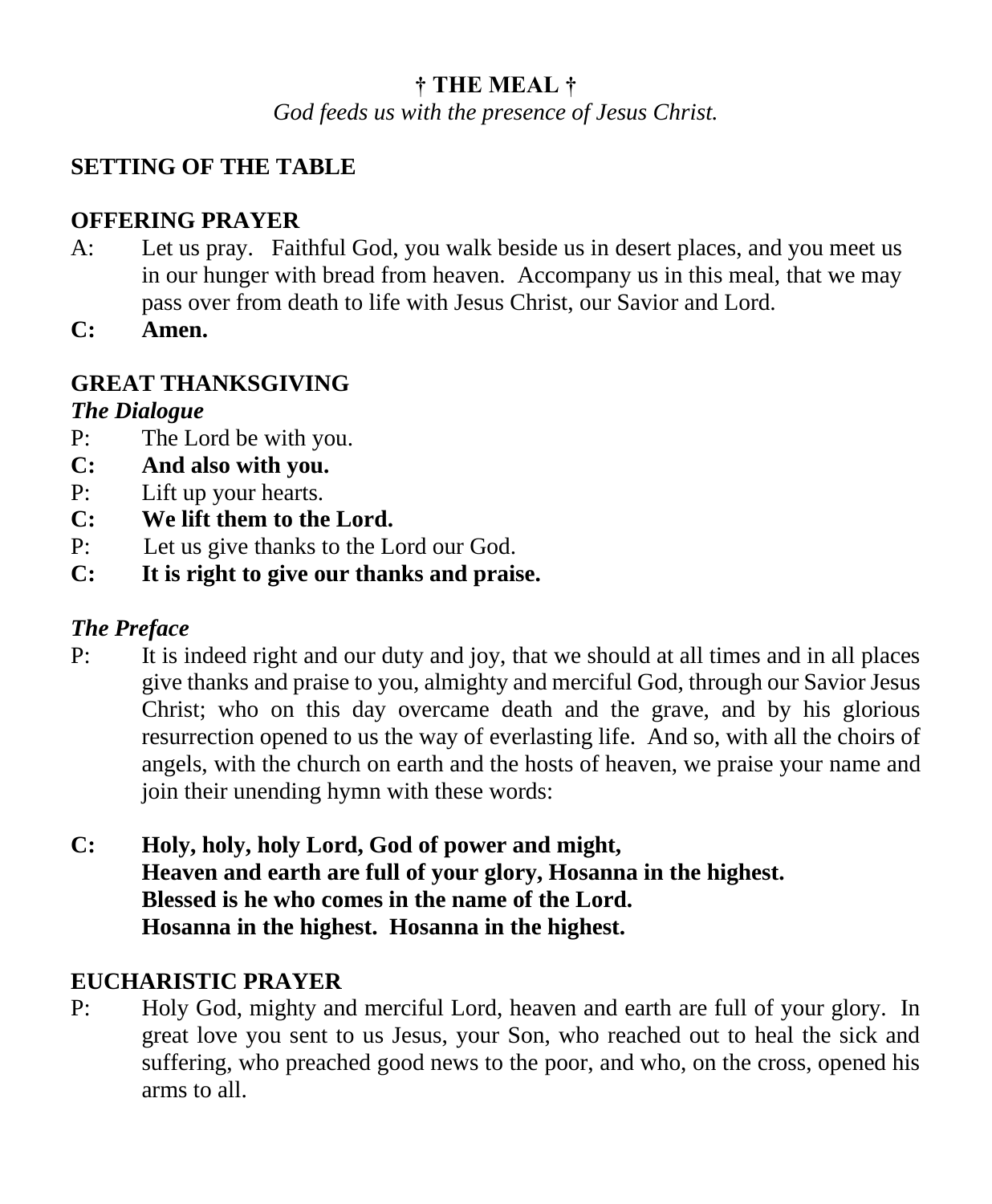In the night in which he was betrayed, our Lord Jesus took bread, gave thanks; broke it, and gave it to his disciples, saying: *Take and eat; this is my body, given for you. Do this in remembrance of me.* 

Again, after supper, he took the cup, gave thanks, and gave it for all to drink, saying: *This cup is the new covenant in my blood, shed for you and for all people for the forgiveness of sin. Do this in remembrance of me.* 

P: Remembering, therefore, his death, resurrection, and ascension, we await his coming in glory.

Pour out upon us the Spirit of your love, O Lord, and unite the wills of all who share this heavenly food, the body and blood of Jesus Christ, our Lord; to whom, with you and the Holy Spirit, be all honor and glory, now and forever.

**C: Amen.**

#### **THE LORD'S PRAYER**

- P: We pray together.
- **C**: **Our Father, who art in heaven, hallowed be thy name, thy kingdom come, thy will be done, on earth as it is in heaven. Give us this day our daily bread; and forgive us our trespasses, as we forgive those who trespass against us; and lead us not into temptation, but deliver us from evil. For thine is the kingdom, and the power, and the glory, forever and ever. Amen.**

#### **INVITATION TO COMMUNION**

- P: Jesus draws the whole world to himself. Come to this meal and be fed.
- **C: Amen.**

*Please be seated.* 

#### **PARTAKING IN THE BREAD AND CUP OF SALVATION**

*All baptized Christians are welcome to partake of the Holy Sacrament. You may commune in your pew with one of the individually packaged kits or you may commune by coming forward to receive the elements in continuous fashion. Those who do not or choose not to partake of the sacrament may come forward and receive a blessing. If you are unable to come forward, please let one of the ushers know and the pastor will come to you.*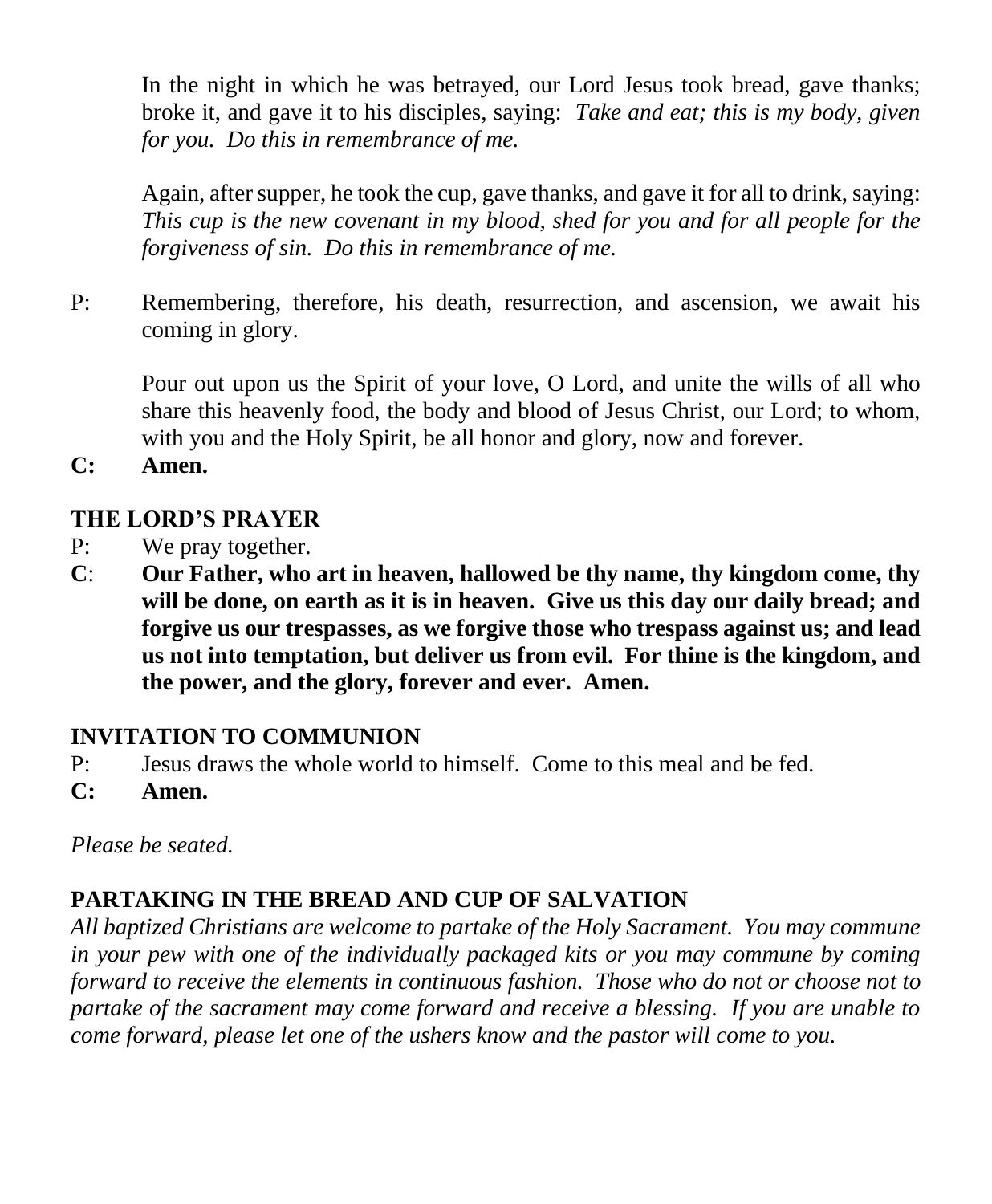### FOR THOSE COMMUNING WITH THE KITS

*Open the wafer packet.*

- P: The body of Christ given for you.
- **C: Amen.**

## *Open the cup.*

- P: The blood of Christ shed for you.
- **C: Amen.**

*Please place communion cups & wrappers in the trash can as you exit the Sanctuary.*

# FOR THOSE COMMUNING BY COMING FORWARD

*For those not able to have red wine, there is grape juice in the outer circle of every tray. Gluten-free wafers are available upon request. When given the bread and cup, the communion ministers will say: "*The body of Christ, given for you. The blood of Christ, shed for you," to which you may respond: "Amen."

# AFTER COMMUNING

*Please use this time for quiet reflection until all worshippers have communed and have returned to their seat.*

*Please stand if you are able.*

# **POST-COMMUNION BLESSING**

- P: The body and blood of our Lord and Savior, Jesus Christ, strengthen you and keep you in his grace.
- **C: Amen.**

# **PRAYER AFTER COMMUNION**

- A: Let us pray. God of steadfast love, at this table you gather your people into one body for the sake of the world. Send us in the power of your Spirit, that our lives bear witness to the love that has made us new in Jesus Christ, our Savior and Lord.
- **C: Amen.**

*Please stand if you are able.*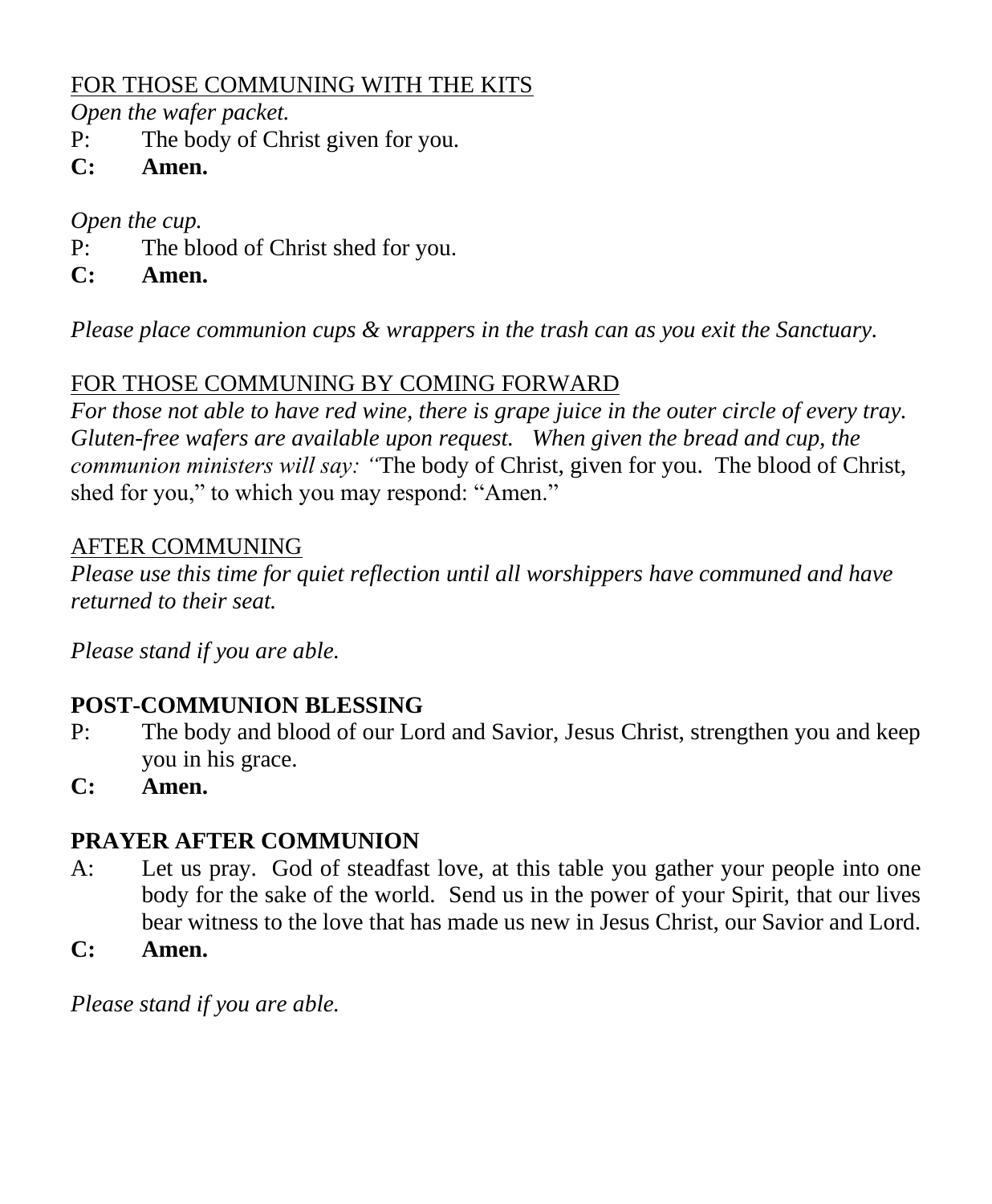#### **BLESSING**

- P: You are what God made you to be: created in Christ Jesus for good works, chosen as holy and beloved, freed to serve your neighbor. God bless you  $+$  that you may be a blessing, in the name of the holy and life-giving Trinity.
- **C: Amen.**

### **MUSICAL BENEDICTION** *Abide with Me* ELW 629

1 Abide with me, fast falls the eventide.

The darkness deepens; Lord, with me abide. When other helpers fail and comforts flee, help of the helpless, oh, abide with me.

2 Swift to its close ebbs out life's little day; earth's joys grow dim, its glories pass away; change and decay in all around I see; O thou who changest not, abide with me.

3 I need thy presence ev'ry passing hour; what but thy grace can foil the tempter's pow'r? Who like thyself my guide and stay can be? Through cloud and sunshine, oh, abide with me.

4 I fear no foe, with thee at hand to bless; ills have no weight, and tears no bitterness. Where is death's sting? Where, grave, thy victory? I triumph still, if thou abide with me!

5 Hold thou thy cross before my closing eyes, shine through the gloom, and point me to the skies; heav'n's morning breaks, and earth's vain shadows flee; in life, in death, O Lord, abide with me.

#### **DISMISSAL**

- P: Go in peace. Share the good news.
- **C: Thanks be to God.**